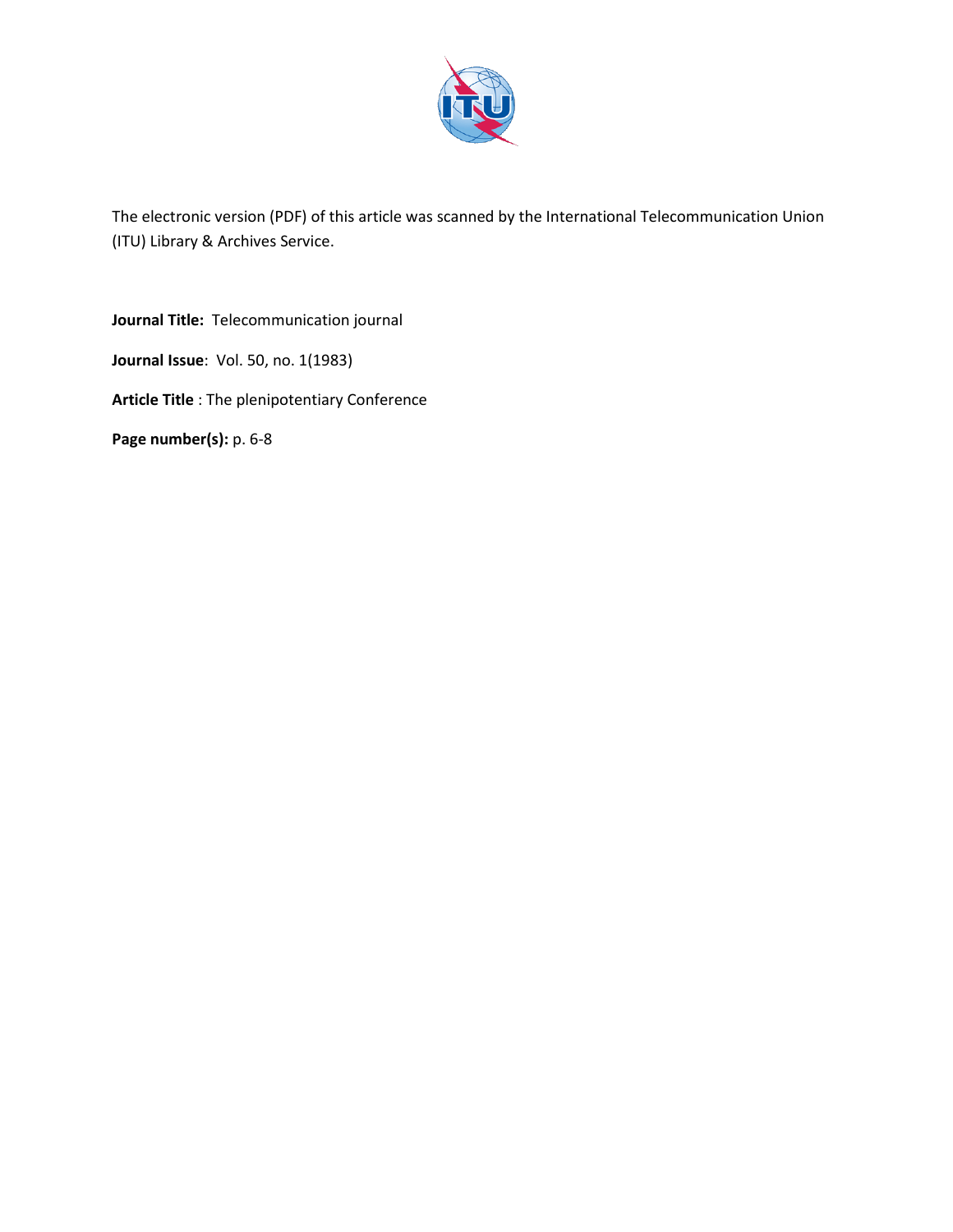# Union Activities

# **The Plenipotentiary Conference**

 $\mathbf{W}^{\epsilon}$  continue this month our report of the Union's Plenipotentiary Conference which was held in Nairobi (Kenya) from 28 September to 6 November 1982 under the chairmanship of Mr. H. K. Kosgey, Minister for Transport and Communications of Kenya.\*

It is recalled that Mr. Richard E. Butler (Australia) was elected Secretary-General, and Mr. Jean Jipguep (Cameroon) was elected Deputy Secretary-General. They both took up their duties on 1 January 1983.

The following candidates were elected or re-elected as Members of the International Frequency Registration Board (IFRB):

- Mr. G. C. Brooks (Canada) elected
- Mr. W. H. Bellchambers
	- (United Kingdom) elected
- Mr. P. S. Kurakov (USSR) re-elected
- Mr. A. Berrada (Morrocco) re-elected
- Mr. Y. Kurihara (Japan) re-elected

# Revision of the Convention

In revising the Convention (its Basic Provisions and General Regulations), the Plenipotentiaries emphasized the principles of the universality of the Union, rotation and geographical distribution for high-level posts, both at conferences and at Union headquarters, and the problems of technical co-operation and assistance.

Each chapter of the Convention was reviewed:

- • *First part: Basic Provisions*
- Preamble
- Composition, purposes and structure of the Union
- General provisions relating to telecommunications
- Special provisions for radio
- Relations with the United Nations and with international organizations
- Application of the Convention and the Regulations'
- Definitions
- Final Provisions concerning the effective date and registration of the Convention.
- • *Second part: General Regulations*
- *—* Functioning of the Union
- General provisions regarding conferences
- General provisions regarding International Consultative Committees (CCIR and CCITT)
- Rules of Procedure of conferences and other meetings
- Other provisions (languages, finances, accounts, arbitration)
- Administrative Regulations.<sup>2</sup>

Among the important changes introduced, the following are particularly noteworthy:

- the adoption of Arabic as an official language of the Union, the other official languages being English, Chinese, Spanish, French and Russian;
- the election of the Directors of the International Consultative Committees by the Plenipotentiary Conference instead of their Plenary Assemblies as in the past.

The Conference also extended the table of classes of Members' contributory units both upwards and downwards, as follows:

- the maximum unit class was increased from 30 to 40, the Members being free to choose a higher number of contributory units;
- the minimum unit class was reduced from 1/2 to 1/4 of a unit, and a class of 1/8 of a unit was introduced for the least developed countries identified by the United Nations and for such other countries as may be determined by the Administrative Council of the Union.

All Members are free to choose their class of contribution to defraying the expenses of the Union.

Among the Additional Protocols adopted, attention is drawn to those referring to the Union's expenditure ceilings for the years 1983 to 1989 and to the provisional arrangements whereby the Secretary-General and the Deputy Secretary-General will take up their duties and the first meeting of the newly elected Administrative Council (see page 8).

## World and regional administrative conferences

The Conference adopted the following timetable for world and regional administrative conferences:

1983

*1)* World Administrative Radio Conservices (Geneva, 28 February-18 March 1983);

*2)* Regional Administrative Radio Conference for the planning of the broadcasting-satellite service in Region 2 (Geneva, 13 June-15 July 1983);

# 1984

- *3)* First Session of the World Administrative Radio Conference for the planning of HF bands allocated to the broadcasting service (January 1984, for 5 weeks);
- *4)* Second Session of the Regional Administrative Conference for FM Sound Broadcasting in the VHF band (Region 1 and certain countries concerned in Region 3) (end of October 1984 for 6 weeks);

1985

*5)* First Session of the World Administrative Radio Conference on the use of the geostationary-satellite orbit and the planning of the space services utilizing it (end of June to mid-August 1985, for 6 weeks);

#### 1986

- *6)* First Session of the Regional Administrative Planning Conference for the broadcasting service in the band 1605-1705 kHz in Region 2 (first half of 1986, for 3 weeks);
- *7)* Second Session of the World Administrative Radio Conference for the planning of HF bands allocated to the broadcasting service (October-November 1986, for 7 weeks);

#### 1987

- *8)* First Session of the Regional Administrative Conference to review and revise the Provisions of the Final Acts of the African VHF/ UHF Broadcasting Conference (Geneva, 1963) (first half of 1987, for 3 weeks);
- *9)* World Administrative Radio Conference for the mobile services (mid-August to end of September 1987, for 6 weeks);
- *10)* Regional Administrative Conference to establish criteria for the shared use of the VHF and UHF

- Region 1: Europe, Africa and the entire territory of the USSR
- Region 2: the Americas
- Region 3: Asia and Australasia

<sup>\*</sup>See *Telecommunication Journal,* November (pages 740-742) and December 1982 (page 804).

<sup>&</sup>lt;sup>1</sup> Radio Regulations, Telegraph Regulations and Telephone Regulations.

<sup>&</sup>lt;sup>2</sup> For the purpose of radiocommunications, the world is divided into three Regions: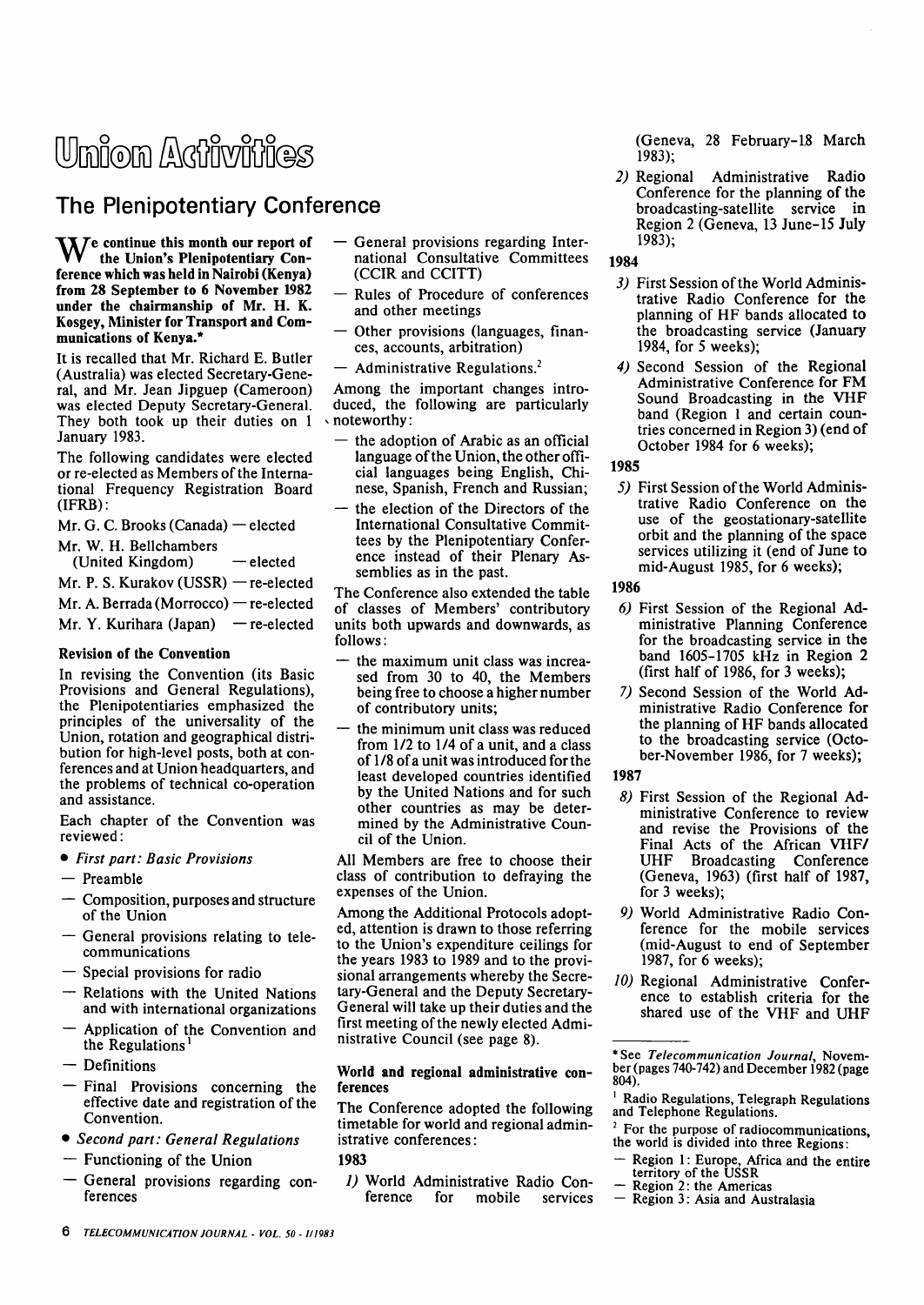bands allocated to fixed, broadcasting and mobile services in Region 3 (end of November 1987, for 4 weeks);

#### **1988**

- *11)* Second Session of the World Administrative Radio Conference on the use of the geostationary-satellite orbit and the planning of space services utilizing it (end of Junebeginning of August 1988, for 6 weeks);
- *12)* Second Session of the Regional Administrative Planning Conference for the broadcasting service in the band 1605-1705 kHz in Region 2 (third quarter of 1988, for 4 weeks);
- *13)* World Administrative Telegraph and Telephone Conference (beginning of December 1988, for 2 weeks);

**1989** 

- *14)* Plenipotentiary Conference (beginning of 1989, for 6 weeks);
- *15)* Second Session of the Regional Administrative Conference to review and revise the Provisions of the Final Acts of the African VHF/ UHF Broadcasting Conference (Geneva, 1963) (September 1989, for 4 weeks).

The precise dates of the conferences for which only a period is indicated will be fixed by the Administrative Council of the Union after consultation with Member States. The agendas of conferences *1), 2)* and *3)* have already been established by the Administrative Council of the Union at its 1982 Session and will remain as they stand. The agendas of conferences *5)* to *15)* will be drawn up by the Administrative Council and submitted for approval by Member States.

#### **Technical co-operation and assistance**

The Conference devoted considerable attention to increasing the scope and effectiveness of the ITU's technical cooperation and assistance activities.

To that end, it:

- instructed the Administrative Council and the Secretary-General to carry out the necessary studies with a view to strengthening the ITU's regional presence and, hence, improving the effectiveness of its assistance to Member countries, in particular the developing countries;
- $-$  decided to set up a special voluntary programme for technical co-operation based on financial contributions, training services or any other form of assistance designed to meet the telecommunication needs of

developing countries to the greatest possible extent;

- recognized the need for action to be taken to give higher priority in investment and aid programmes for telecommunications because of the importance of telecommunications to socio-economic development;
- invited the United Nations Development Programme (UNDP) to give favourable consideration to increasing funds for inter-country technical co-operation projects and for sectoral support activities in telecommunications;
- issued guidelines concerning: training fellowship programmes; the recruitment of experts for technical co-operation projects; special facilities for the least developed countries; the ITU's participation in the UNDP, the improvement of Union facilities for providing technical assistance to developing countries; the application of science and telecommunication technology in the interest of developing countries; training standards for telecommunication staff; the training of refugees; the organization of seminars; research by the Union on the interrelation between telecommunication infrastructure and development; and assistance to the people of Chad.

The Conference decided also to set up an "Independent International Commission for World-Wide Telecommunications Development" (see text of Resolution No. COM6/15 on page 20). This Commission will be composed of representatives of the highest decisionmaking authorities of administrations, operating agencies and industry in developing and developed countries as well as major financial institutions and other bodies.

#### **World Communications Year: Development of Communications Infrastructures**

The Plenipotentiary Conference considered the report on the preparations for World Communications Year: Development of Communications Infrastructures 1983. This World Year was proclaimed by the United Nations General Assembly with the ITU as lead agency having responsibility for co-ordinating the inter-organizational aspects of the programmes and activities of other agencies. The Conference adopted a Resolution on the Year recognizing that the basic objectives laid down by the United Nations General Assembly were "to provide the opportunity for all countries to undertake an in-depth review and analysis of their policies on communications development" and "to facilitate the accelerated development of communications infrastructures" (see full text of Resolution No. PLEN./8 on page 18).

**Other Resolutions and Recommendations**  The Conference also adopted a number of other Resolutions, Recommendations and Opinions relating to:

- extended use of the computer by the IFRB which provides for a considerable enhancement of computing facilities enabling the Board to carry out its work;
- $-$  a thorough review of the long-term future of the IFRB in the light of the change in circumstances since 1977;
- continued collaboration between the ITU and international organizations interested in space radiocommunications;
- the strengthening of co-operation between the ITU and UNESCO and the Union's participation in the International Programme for the Development of Communication (IPDC);
- the annual celebration of World Telecommunication Day on 17 May, the anniversary of the founding of the Union in 1865, which had already been decided upon by the previous Plenipotentiary Conference;
- provisions regarding post classification standards and the recruitment of Union staff in accordance with the principle of equitable geographical distribution;
- $-$  financial provisions;
- the role of the ITU in the development of world telecommunications;
- drafting of a basic instrument enabling the Union to achieve its purposes in an appropriate manner and at the same time maintain the stability required for the organization, whereby the Convention would be separated into two instruments, a constitution of a fundamental character and a Convention subject to periodic revision;
- unrestricted transmission of news;
- the holding of world telecommunications exhibitions.

In addition, the Plenipotentiaries adopted a Resolution condemning "without appeal the continuing violation by Israel ofinternational law" and "the massacres of Palestinian and Lebanese civilians", and instructing "the Secretary-General of the ITU to study measures to assist Lebanon in re-establishing those telecommunication facilities destroyed during Israel's invasion...".

They further confirmed the decision taken by the previous Plenipotentiary